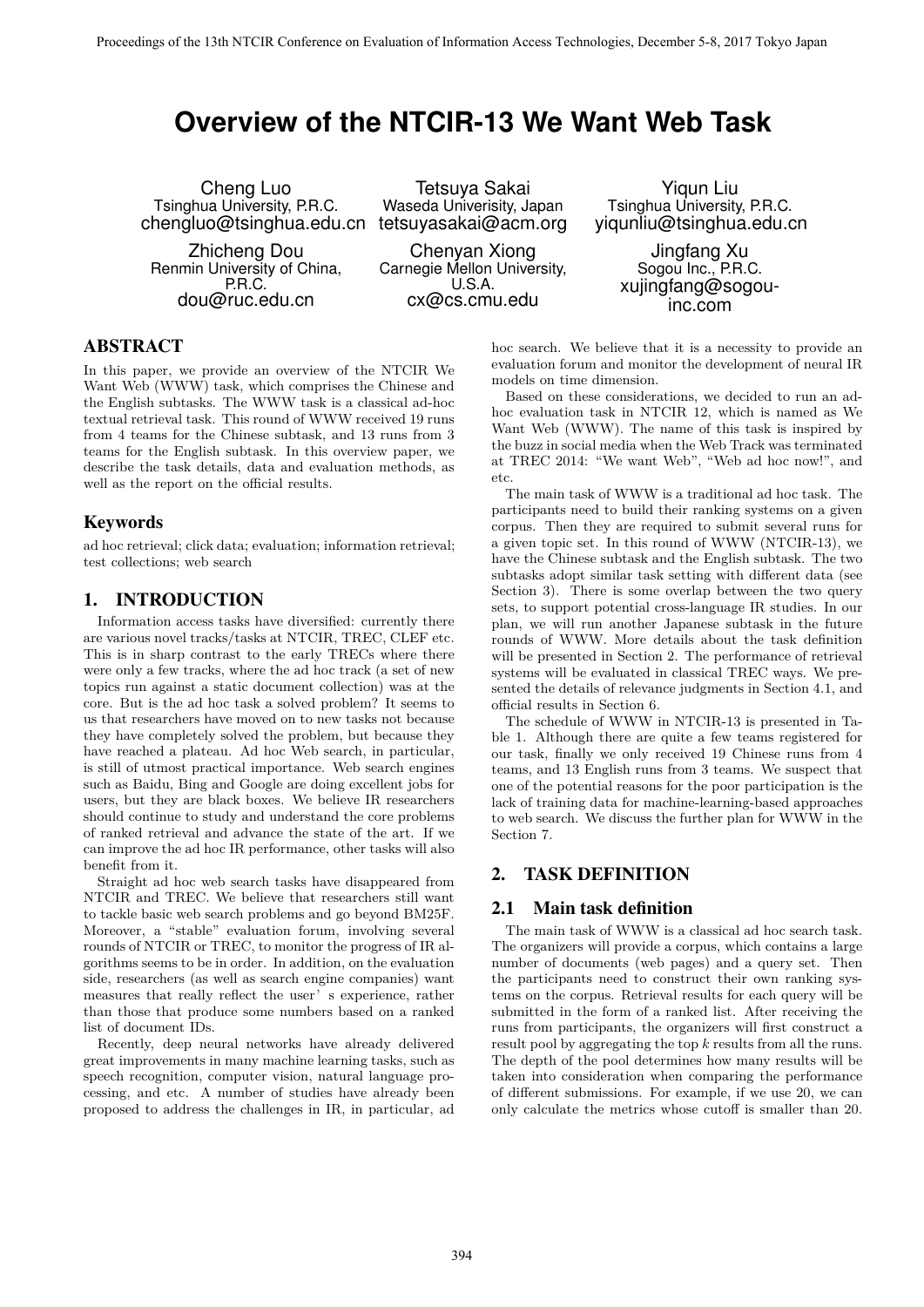| Time                                | Content                                                  |
|-------------------------------------|----------------------------------------------------------|
| $\overline{\text{Jul}}$ to Aug 2016 | Corpora released to registered participants              |
| Aug to Sep 2016                     | Designing and constructing topics                        |
| Oct 2016 to Jan 2017                | User behavior data collected for the topics              |
| Feb to Mar 2017                     | User behavior data released to registered participants   |
| Apr 2017                            | Task registration due                                    |
| May 2017                            | Topics released; runs received                           |
| July 16, 2017                       | runs received                                            |
| July to Aug 2017                    | Relevance assessments                                    |
| Sep 1, 2017                         | Results and Draft Task overview released to participants |
| Oct 1, 2017                         | Participants' draft papers due                           |
| Nov 1, 2017                         | All camera ready papers due                              |
| Nov 2017                            | Pre-NTCIR-13 WWW Workshop on Failure Analysis in Beijing |
| Dec 2017                            | NTCIR-13 Conference                                      |

**Table 1: Schedule of WWW at NTCIR-13**

The depth of pooling is also limited by the cost for relevance judgments, in terms of time and money. Relevance judgments are conducted on the result pool. We adopt the typical TREC relevance judgment setting in WWW. Once the relevance judgments are finished, the organizers are able to calculate various evaluation metrics (such as Precision, Recall, nDCG and etc.) to compare the performance of different submitted runs.

Considering that building an index system on a large corpus might be very challenging and time-consuming, we offer a much easier plan for the participants. We provide a baseline ranking so that the participants could directly use their own algorithm to rerank it. More specifically, for each query, we provide the top 1,000 retrieved results as well as corresponding relevance score and the original HTML.

## 2.2 Subtasks

In WWW of NTCIR-13, we have Chinese subtask and English subtask. Considering the fact that NTCIR IN-TENT/IMine have had relatively small number of Japanese subtask participants, we will save the Japanese subtask until NTCIR-14.

The Chinese subtask and the English subtask basically adopt same task settings. The major difference is the data we provided.

For Chinese subtask, we provide a training set containing 200 Chinese queries. These queries are sampled from a commercial search engine's query log. The training set has two parts of data. The first one is the click logs collected by the commercial search engine. The click logs are collected from March, 2017 to April 2017. The second part of the data is relevance judgments for queries in training set. Unfortunately, for English subtask, we have no data for training. This also prevents the participants to build more complex ranking system.

## 2.3 Long term plan for WWW

We plan to run WWW for at least three rounds at NTCIR, to track relatively long term development of ranking techniques. We also would like to introduce a Japanese subtask at NTCIR-14, if there are sufficient demands. At NTCIR-15, we will decide whether to continue for NTCIR-16 based on participants' demands.

# 3. DATA

#### 3.1 Corpus

For the Chinese Subtask, we adopt the new SogouT-16 as the document collection [2]. SogouT-16 contains about 1.17B Web pages, which are sampled from the index of Sogou, which is the second largest commercial search engine in China. Considering that the original SogouT might be a little bit difficult to handle for some research groups (almost 80TB after decompression), we prepare a "Category B" version of SogouT-16, which is denoted as "SogouT-16 B". This subset contains about 15

For the English Subtask, we adopt the ClueWeb12-B13 as the document collection [1]. This corpus is also free for research purpose. You only need to pay for the disks and the shipment. More information can be found at Clueweb-12's homepage. ClueWeb-12 also has a free online retrieval/page rendering service, it can be utilized after the agreement is signed.

The retrieval system for Chinese system was constructed based on  $S$ olr<sup>1</sup>, with the default parameter settings. For English, we use the retrieval system provided by ClueWeb12.

## 3.2 Query set

The queries for Chinese subtask are sampled from a commercial search engine's query logs in one day of March 2017. Almost all the queries are torso queries, which means that their frequencies are between 10 to 1000 one day. Although the head and tail queries also need investigation, we believe that the torso queries are most appropriate for such an evaluation task. The content of the queries, the intent types (navigational/information & transactional) and whether the queries are shared by English subtask are presented in Table 2.

The queries for English subtask come from two sources. The first part is the translations of some Chinese queries. Although WWW is not a task for cross language information retrieval (CLIR), the data (relevance judgments, runs etc.) may potentially benefit CLIR research in the future. The second part is the queries sampled from another international search engines (note it is different from the search engine used in Chinese subtask). This search engine's users are mainly located in English speaking countries. The query logs we used is a small subset of one day's records. Thus we randomly sampled some queries whose frequencies are between 1 and 100. The content of the queries, the intent

<sup>1</sup>http://lucene.apache.org/solr/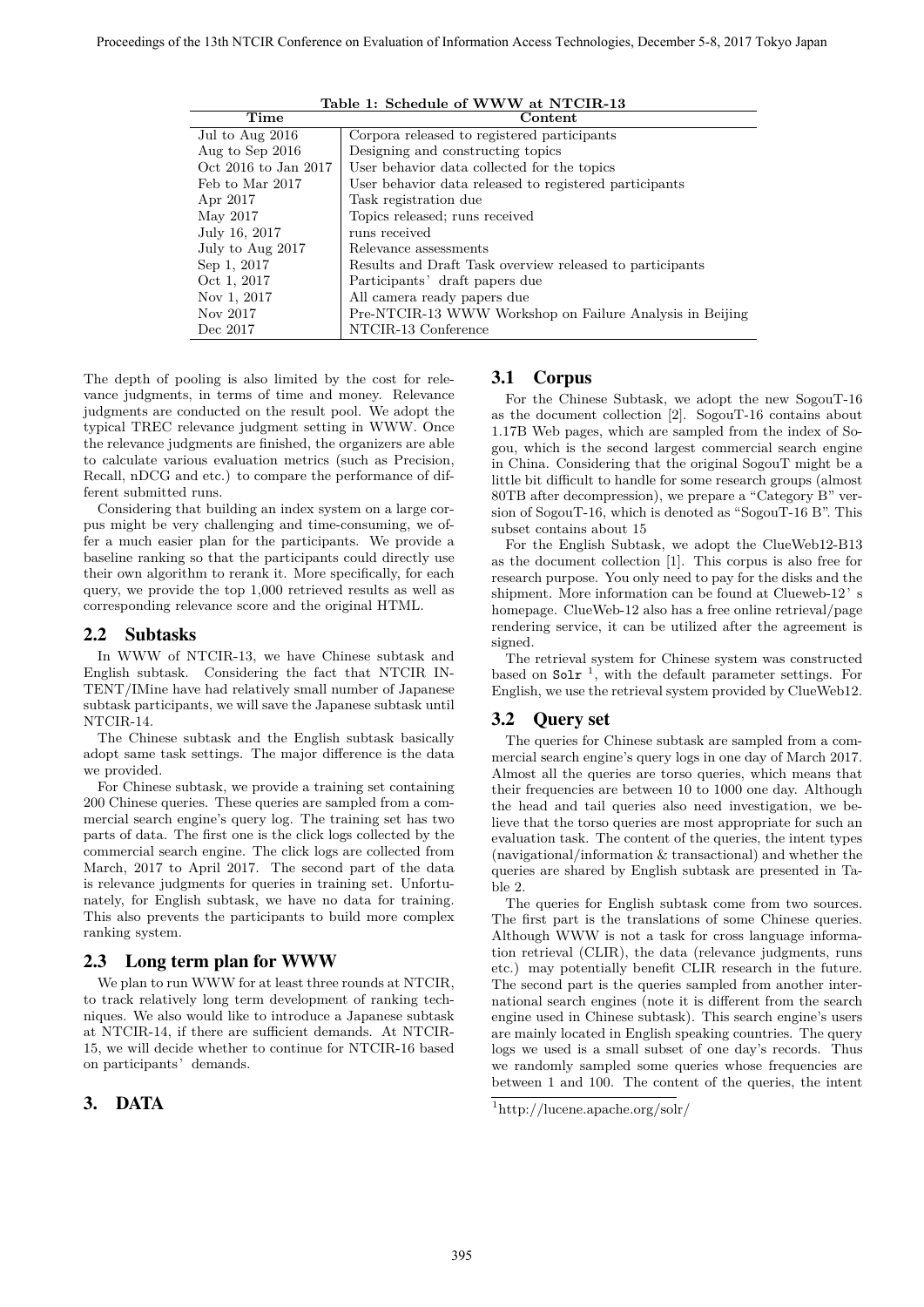types and whether the queries are shared by Chinese subtask are presented in Table 3.

For both English and Chinese query set, we did not use a lot of navigational queries. Since both SogouT and Clueweb are small subsets of the entire Web, it is very likely that the perfect answer for a navigational query is not in the corpus.

It should be noted that during the relevance assessment process, we find that the 0014 query for English query set is misspelled as "equation edior". The correct spelling is "equation editor". We keep the original spelling as released to the participants.

# 3.3 Training data

For the Chinese Subtask, we provide a user behavior collection for training purpose. The behavior collection includes 2 parts.

For the training set, we have 200 queries which have no overlap with the query set of Chinese subtask. For each query, we provide users' clicks, the URLs of presented results, as well as the dwell time on each clicked results.

More specifically, for each entry in the training set. We have

anonymized User ID query a list of URLs presented to the users clicked urltimestamps of actions

We also provide some relevance annotations for each query. The relevance annotations were made by professional assessors from the search engine's quality evaluation department.

For the queries in query set of Chinese subtask, we provide similar behavior data, except for relevance judgments. All of these behavior data is collected by a commercial search engine from March 2016 to April 2016. Due to privacy concerns, the users'IDs are anonymized. For each query, at most 500 entries of behavior (500 sessions) are served, since we think 500 is enough for feature extraction and model training.

# 4. RUNS, POOLING AND RELEVANCE AS-SESSMENTS

## 4.1 Received Runs

Table 4 summarises our run statistics.

#### 4.2 Relevance assessments

The Chines relevance assessments were organised at Tsinghua University, China. The relevance judgments were conducted via a web-based system which was developed by an undergraduate student, Mr. Weixuan WU. All the documents were orginized as 25 annotation tasks. Each task contains about 800 documents which are belonging to at most two queries. There is no overlap between different task. We hired 51 assessors in the campus via posters, maillist as well as social networks. 37 of the 51 assessors have finished only one task while the remaining ones have finished multiple tasks (the most hard-working assessor have finished 5 tasks). Each task takes about two hours and the assessors will receive about 200 RMB (about 30 USD) for each task. We encourage the participants to take as many tasks as they can since we believe the more documents they have judged, the more stable their inner relevance models are.

The assessments were conducted in a lab-environment. Before entering the assessment session, the assessors will first take an instruction (about 15 minutes) about the relevance judgment criteria:

- *•* **NONREL** Nonrelevant it is \*unlikely\* that the user who entered this search query will find this page relevant.
- *•* **MARGREL** Marginally relevant the user will get some relevant information from this page. However, she needs to browse more pages to satisfy her information needs.
- *•* **REL]** Relevant it is \*possible\* that the user who entered this search query will find this page relevant.
- *•* **HIGHREL** Highly relevant it is \*likely\* that the user who entered this search query will find this page relevant.

Although the assessors we hired may not as stable as trained professional assessors, we found that it is much faster with acceptable quality. Finally, NONREL labels were mapped to zero; MARGREL labels were mapped to one; REL labels were mapped to two and HIGHREL labels were mapped to THREE.

The English relevance assessments were organised at Waseda University, Japan, using a web-based relevance assessment developed by the Sakai Laboratory of the same university, called *PLY*<sup>2</sup> . Nine main assessors were hired through a Japanese crowdsourcing service called Lancers; for 50 odd-numbered topics, we additionally hired five students for the purpose of studying inter-assessor consistency between crowd workers and students. The official qrels do not reflect the judgments of the students. Each assessor was shown only the queries on the judgment interface: no additional information such as description and narrative fields were provided. The relevance assessment criteria given to each assessor were as follows:

- *•* **ERROR** The right panel does not show any contents at all, even after waiting for a few seconds for the content to load.
- *•* **H.REL** Highly relevant it is \*likely\* that the user who entered this search query will find this page relevant.
- *•* **REL** Relevant it is \*possible\* that the user who entered this search query will find this page relevant.
- *•* **NONREL** Nonrelevant it is \*unlikely\* that the user who entered this search query will find this page relevant.

Finally, ERROR and NONREL were mapped to zero, REL was mapped to one, and H.REL was mapped to two, and the relevance levels *L*4 through *L*0 were obtained by summing the judgments of the two assessors for each topic.

Table 5 summarises our relevance assessment statistics.

# 5. EVALUATION MEASURES AND TOOLS

We used the NTCIREVAL tool<sup>3</sup> to compute MSnDCG@10 (Microsoft version of nDCG at cutoff 10), Q@10 (Q-measure

<sup>3</sup>http://research.nii.ac.jp/ntcir/tools/ntcireval-en.html

<sup>2</sup>Authors: Xiao Peng, Lingtao Li, and Yimeng Fang.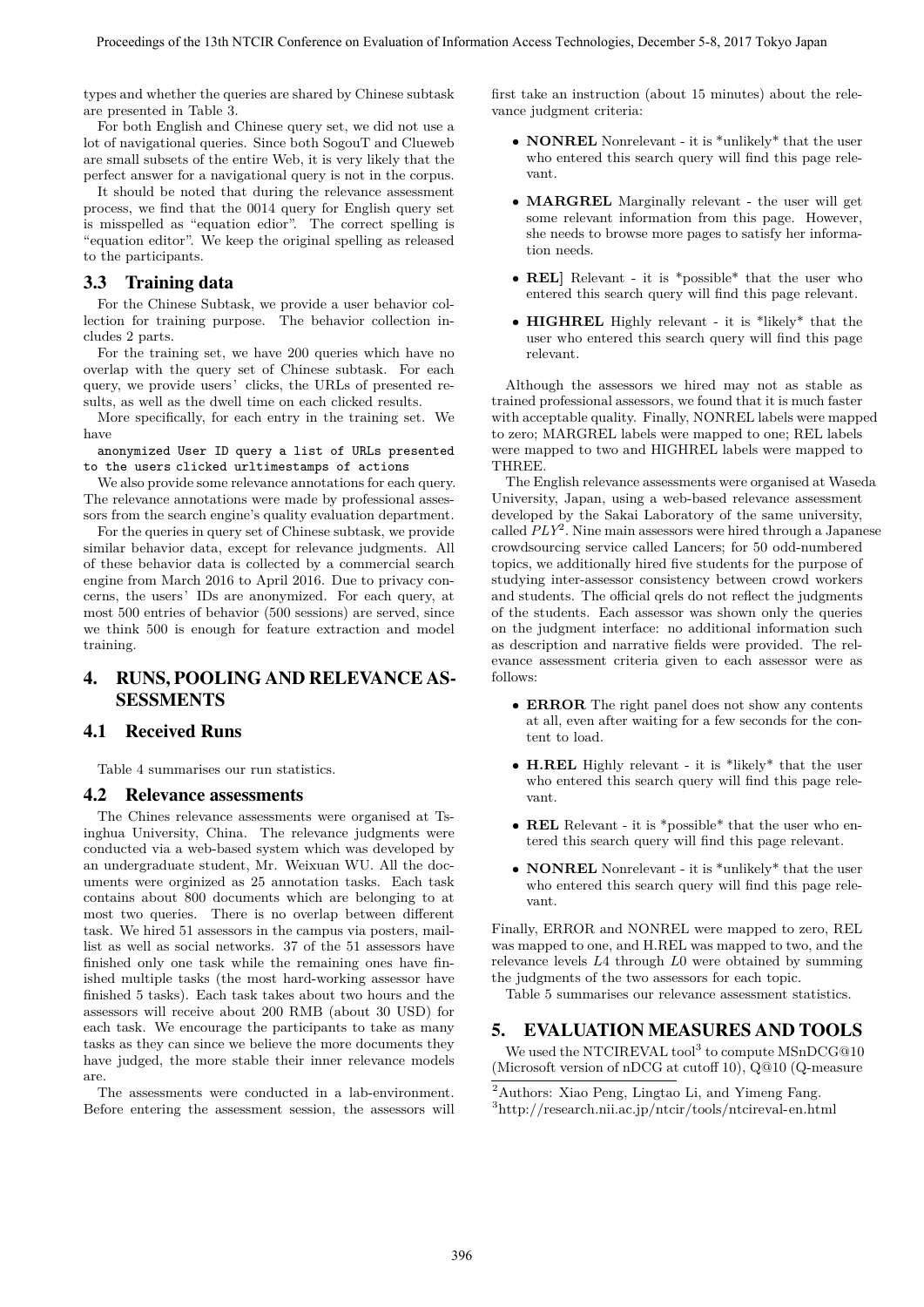| $\overline{qid}$ | Query         | Int.                      | Trans.         | qid  | Query    | Int.       | Trans.                  | qid  | Query     | Int.       | $\overline{\text{Tran}}$ |
|------------------|---------------|---------------------------|----------------|------|----------|------------|-------------------------|------|-----------|------------|--------------------------|
| 0001             | ascii 码       |                           | $\overline{Y}$ | 0035 | 囚徒健身     |            | $\overline{\mathrm{Y}}$ | 0068 | 泰山简介      |            |                          |
| 0002             | CAD           |                           | $\mathbf Y$    | 0036 | 四川大学     | <b>NAV</b> | $\mathbf Y$             | 0069 | 济公        |            |                          |
| 0003             | $_{\rm fifa}$ | <b>NAV</b>                | Y              | 0037 | 地暖价格     |            |                         | 0070 | 海王星       |            | Y                        |
| 0004             | nike          | $\ensuremath{\text{NAV}}$ | Y              | 0038 | 坦克大战经典版  |            |                         | 0071 | 清远马拉松     |            |                          |
| 0005             | pets 考试       |                           |                | 0039 | 多米诺骨牌    |            | $\mathbf Y$             | 0072 | 港币对人民币汇率  |            | $\mathbf{Y}$             |
| 0006             | vmware 虚拟机    |                           | Y              | 0040 | 姚文元      |            |                         | 0073 | 湿疹是怎么引起的  |            |                          |
| 0007             | 万年历查询         |                           | Y              | 0041 | 孤岛危机     |            |                         | 0074 | 炫酷网名      |            |                          |
| 0008             | 三星手机官网        | <b>NAV</b>                | Y              | 0042 | 学雷锋      |            |                         | 0075 | 物权法       | <b>NAV</b> |                          |
| 0009             | 上海公交查询        |                           |                | 0043 | 宝马 x7    |            |                         | 0076 | 电影排行榜     |            | Y                        |
| 0010             | 世乒赛           |                           | Y              | 0044 | 家和万事兴    |            |                         | 0077 | 登录路由器     |            | Y                        |
| 0011             | 东方时空          |                           |                | 0045 | 对外经济贸易大学 | NAV        |                         | 0078 | 百香果       |            |                          |
| 0012             | 中华小当家         |                           |                | 0046 | 少林寺      |            | Y                       | 0079 | 视频合并      |            | $\mathbf Y$              |
| 0013             | 书信格式          |                           | $\mathbf Y$    | 0047 | 尤金       |            | $\mathbf Y$             | 0080 | 神探狄仁杰     |            |                          |
| 0014             | 传统节日          |                           |                | 0048 | 工作总结开头   |            | Y                       | 0081 | 空腹吃苹果好吗   |            | $\mathbf Y$              |
| 0015             | 侏罗纪世界         |                           | $\mathbf Y$    | 0049 | 巧克力的英文   |            |                         | 0082 | 第九套广播体操   |            |                          |
| 0016             | 保定市招聘信息       |                           |                | 0050 | 广东外语外贸大学 | <b>NAV</b> |                         | 0083 | 羊驼        |            | $\mathbf Y$              |
| 0017             | 信用卡申请         |                           | Y              | 0051 | 开场舞      |            |                         | 0084 | 联塑管业官网    | <b>NAV</b> |                          |
| 0018             | 儿童简笔画大全       |                           | $\mathbf Y$    | 0052 | 张震岳经典歌曲  |            |                         | 0085 | 脂肪肝的饮食禁忌  |            |                          |
| 0019             | 元素周期表         | <b>NAV</b>                | Y              | 0053 | 打字练习     |            | $\mathbf Y$             | 0086 | 芒果        |            |                          |
| 0020             | 公式编辑器         | <b>NAV</b>                | $\mathbf Y$    | 0054 | 拍立得相机哪款好 |            |                         | 0087 | 花瓣        |            | Y                        |
| 0021             | 养老金并轨         |                           |                | 0055 | 文言文翻译    |            |                         | 0088 | 英语名言      |            | Y                        |
| 0022             | 农用汽车          |                           | $\mathbf Y$    | 0056 | 有关黄河的诗句  |            |                         | 0089 | 藏头诗       |            |                          |
| 0023             | 出国移民          |                           | $\mathbf Y$    | 0057 | 机动车违章    |            | $\mathbf Y$             | 0090 | 褒义词       |            | Y                        |
| 0024             | 动态图片大全        |                           | $\mathbf Y$    | 0058 | 机器人      |            | $\mathbf{Y}$            | 0091 | 论语十二章     |            |                          |
| 0025             | 北京四合院         |                           |                | 0059 | 梦里花落知多少  |            |                         | 0092 | 走进春天      |            |                          |
| 0026             | 十二星座          |                           | Y              | 0060 | 植树节的来历   |            |                         | 0093 | 道光皇帝      |            |                          |
| 0027             | 十面埋伏          |                           | Y              | 0061 | 樱桃       |            | $\mathbf Y$             | 0094 | 长安汽车      |            |                          |
| 0028             | 历任黑龙江省省长      |                           |                | 0062 | 樱桃小丸子    |            | $\mathbf Y$             | 0095 | 青苹果乐园     |            |                          |
| 0029             | 口红怎么涂好看       |                           | $\mathbf Y$    | 0063 | 欧冠决赛     |            | $\mathbf Y$             | 0096 | 音符        |            | $\mathbf Y$              |
| 0030             | 可可西里          |                           |                | 0064 | 欧洲步      |            | $\mathbf Y$             | 0097 | 飞越疯人院     |            | $\mathbf Y$              |
| 0031             | 周杰伦演唱会        |                           |                | 0065 | 比特币      |            |                         | 0098 | 高汤的做法     |            |                          |
| 0032             | 哈尔滨旅游         |                           |                | 0066 | 氢氧化镁     |            | $\mathbf Y$             | 0099 | 魔方还原步数    |            | $\mathbf Y$              |
| 0033             | 唐伯虎点秋香        |                           |                | 0067 | 河北合并县    |            |                         | 0100 | 墨尔本大学世界排名 |            | Y                        |
| 0034             | 唐老鸭           |                           | $\mathbf Y$    |      |          |            |                         |      |           |            |                          |

**Table 2: Chinese query set (Int. indicates the intent types: we only point out the navigational queries while the remaining ones are informational or transactional; Trans. indicates whether the query is translated to English)**

at cutoff 10), and nERR@10 (normalised expected reciprocal rank at cutoff 10) [3]. Linear gain values were used, e.g., 9 for *L*9-relevant, 1 for *L*1-relevant.

The Discpower  $\text{tool}^4$  was used to conduct randomised Tukey HSD tests, each with  $B = 10,000$  trials [3].

# 6. OFFICIAL RESULTS

## 6.1 Chinese Run Results

Table 6 shows the mean effectiveness scores for all Chinese runs. Table 7 summarises the statistical significance test results. Randomised Tukey HSD *p*-values and effect sizes (i.e., standardised mean differences) based on two-way ANOVA (without replication) residual variances (0.0279 for MSnDCG@10, 0.0315 for Q@10, and 0.0466 for nERR@10) are also shown [4]. For example, the effect size for the difference between RUCIR-C-NU-Base-1 and THUIR-C-CU-Base-1 in terms of MSnDCG@10 is given by  $ES_{HSD} = (0.6323 (0.4828)/\sqrt{0.0279} = 0.895.$ 

From the official Chinese results with the three evaluation measures, it can be observed that:

- *•* RUCIR and CMUIR are the top performing teams, in that they both statistically significantly outperforms THUIR and SLWWW, and are not statistically significantly different from each other;
- *•* THUIR statistically significantly outperforms SLWWW.

Table 8 compares the system rankings according to the three evaluation measures in terms of Kendall's  $\tau$ , and their 95% confidence intervals. It can be observed that the three rankings are statistically equivalent.

## 6.2 English Run Results

Table 9 shows the mean effectiveness scores for all English runs. Table 10 summarises the statistical significance test results. Randomised Tukey HSD *p*-values and effect sizes (i.e., standardised mean differences) based on two-way ANOVA (without replication) residual variances (0.0297 for MSnDCG@10, 0.0360 for Q@10, and 0.0520 for nERR@10) are also shown [4].

 $^4$ http://research.nii.ac.jp/ntcir/tools/discpower-en.html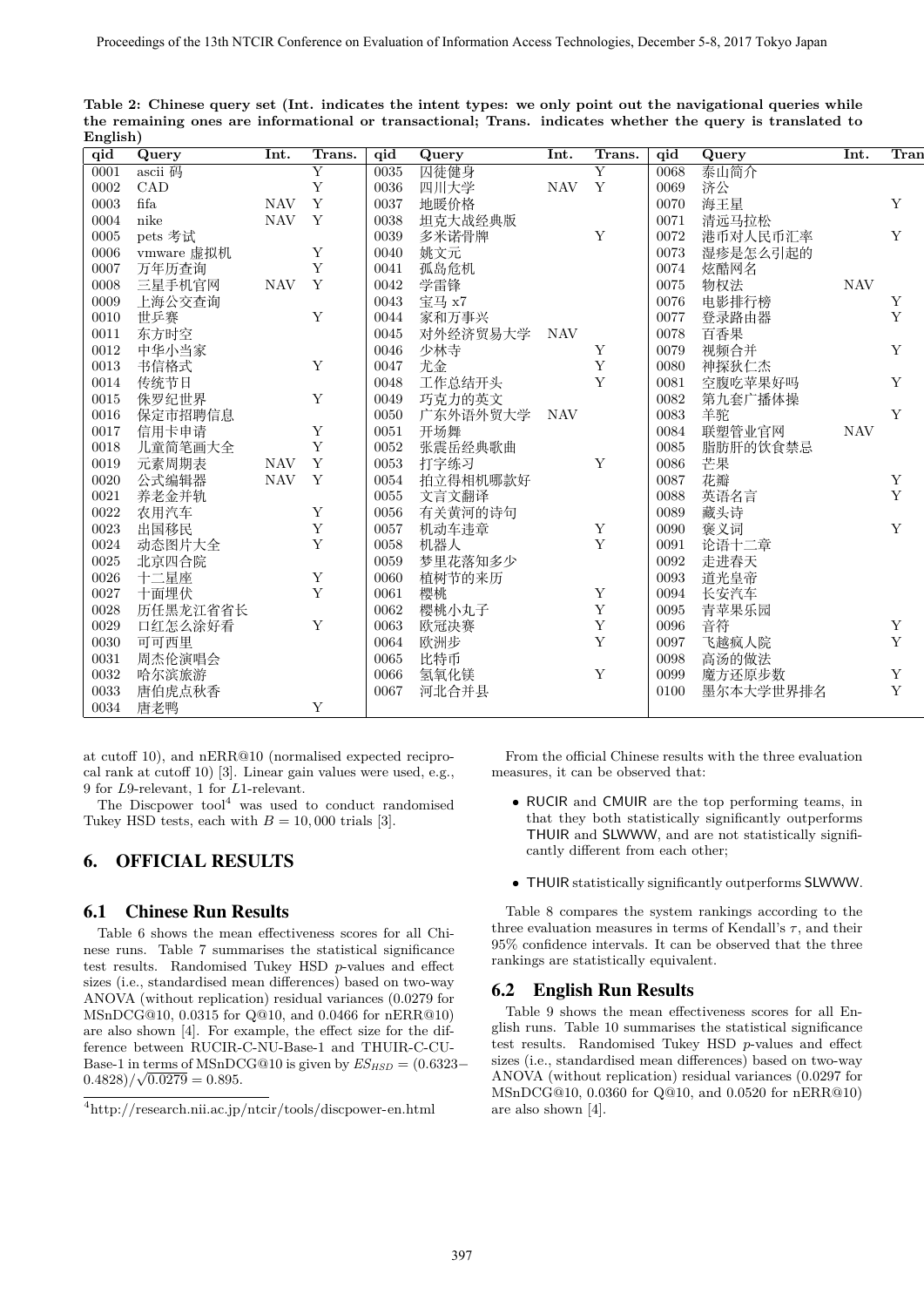| qid        | Query                    | Int.       | Trans.                  | qid  | Query                     | Int.       | Trans.                  | qid  | Query                       | Int.       | Tra |
|------------|--------------------------|------------|-------------------------|------|---------------------------|------------|-------------------------|------|-----------------------------|------------|-----|
| 0001       | ascii code               |            | $\overline{\mathrm{Y}}$ | 0035 | Magnesium hydroxide       |            | $\overline{\mathrm{Y}}$ | 0068 | dell stock                  | <b>NAV</b> |     |
| 0002       | CAD                      |            | Y                       | 0036 | Neptune                   |            | Y                       | 0069 | diwali                      |            |     |
| 0003       | fifa                     | <b>NAV</b> | $\mathbf Y$             | 0037 | hkd rmb exchange rate     |            | Y                       | 0070 | dna strand                  |            |     |
| 0004       | nike                     | <b>NAV</b> | Y                       | 0038 | movie ranking             | <b>NAV</b> | Y                       | 0071 | dog food for allergies      |            |     |
| 0005       | vmware virtual machine   |            | Y                       | 0039 | router login              |            | Υ                       | 0072 | driving school              |            |     |
| 0006       | calendar                 |            | Y                       | 0040 | merge videos              |            | Y                       | 0073 | drum                        |            |     |
| 0007       | samsung official site    | <b>NAV</b> | Y                       | 0041 | autumn                    |            |                         | 0074 | <b>EARNINGS</b><br>CALEN-   |            |     |
|            |                          |            |                         |      |                           |            |                         |      | <b>DAR</b>                  |            |     |
| 0008       | World<br>Table<br>Tennis |            | Y                       | 0042 | Alpaca                    |            | Υ                       | 0075 | famous black leaders        |            |     |
|            | Championships            |            |                         |      |                           |            |                         |      |                             |            |     |
| 0009       | letter format            |            | Y                       | 0043 | petal                     |            | Υ                       | 0076 | financial engines           |            |     |
| 0010       | Jurassic World           |            | Y                       | 0044 | English quotes            |            | Υ                       | 0077 | find part time job          |            |     |
| 0011       | credit card application  |            | Υ                       | 0045 | commendatory term         |            | Υ                       | 0078 | formal fallacy              |            |     |
| 0012       | child stick figures      |            | Y                       | 0046 | musical note              |            | Y                       | 0079 | grasslands                  |            |     |
| 0013       | periodic table           |            | Y                       | 0047 | rubik cube solution steps |            | Y                       | 0080 | hp printer offline          |            |     |
| 0014       | equation edior           |            | Y                       | 0048 | melbourne<br>university   |            | Y                       | 0081 | ibm quote                   |            |     |
|            |                          |            |                         |      | world ranking             |            |                         |      |                             |            |     |
| $\bf 0015$ | agricultural machinery   |            | Y                       | 0049 | vahoo finance             | <b>NAV</b> |                         | 0082 | itunes error                |            |     |
| 0016       | migrate abroad           |            | Y                       | 0050 | dow jones                 |            |                         | 0083 | airlines<br>jetstar<br>hong |            |     |
|            |                          |            |                         |      |                           |            |                         |      | kong                        |            |     |
| 0017       | gif collection           |            | Y                       | 0051 | Volkswagen                | <b>NAV</b> |                         | 0084 | key man insurance           |            |     |
| 0018       | Astrological sign        |            | Y                       | 0052 | 1968 olympic coin value   |            |                         | 0085 | largest species of eel      |            |     |
| 0019       | House of Flying Daggers  |            | Y                       | 0053 | absolute neutrophils      |            |                         | 0086 | low monocytes               |            |     |
| 0020       | Donald Duck              |            | Y                       | 0054 | Anime pillow              |            |                         | 0087 | manila                      |            |     |
| 0021       | Convict Conditioning     |            | Y                       | 0055 | annual salary require-    |            |                         | 0088 | mexico climate              |            |     |
|            |                          |            |                         |      | ment                      |            |                         |      |                             |            |     |
| 0022       | Sichuan University       | <b>NAV</b> | Y                       | 0056 | apologetic songs          |            |                         | 0089 | Mineral Element             |            |     |
| 0023       | <b>Battle City</b>       |            | Y                       | 0057 | axle ratio                |            |                         | 0090 | native American Mexi-       |            |     |
|            |                          |            |                         |      |                           |            |                         |      | can                         |            |     |
| 0024       | domino                   |            | Y                       | 0058 | best office software      |            |                         | 0091 | openwrt                     |            |     |
| 0025       | Shaolin Monastery        |            | Y                       | 0059 | bios setup                |            |                         | 0092 | pandora                     | <b>NAV</b> |     |
| 0026       | Eugene                   |            | Y                       | 0060 | blueberry compote         |            |                         | 0093 | protecting embankment       |            |     |
| 0027       | Introduction of work re- |            | Y                       | 0061 | boeing history            |            |                         | 0094 | Samosa Recipes              |            |     |
|            | port                     |            |                         |      |                           |            |                         |      |                             |            |     |
| 0028       | typing practice          |            | Y                       | 0062 | brady motion              |            |                         | 0095 | soda water                  |            |     |
| 0029       | Traffic Violation        |            | Y                       | 0063 | candle in window mean-    |            |                         | 0096 | Star Wars Movies            |            |     |
|            |                          |            |                         |      | ing                       |            |                         |      |                             |            |     |
| 0030       | robot                    |            | Y                       | 0064 | CaSe compound             |            |                         | 0097 | stomach disorder            |            |     |
| 0031       | cherry                   |            | Y                       | 0065 | cheap root canals         |            |                         | 0098 | tiffany keys                | <b>NAV</b> |     |
| 0032       | Chibi Maruko-chan        |            | Y                       | 0066 | create website            |            |                         | 0099 | vegetable fermentation      |            |     |
| 0033       | <b>UEFA</b><br>Champions |            | Y                       | 0067 | recital themes            |            |                         | 0100 | weight loss                 |            |     |
|            | League final             |            |                         |      |                           |            |                         |      |                             |            |     |
| 0034       | Euro Step                |            | Y                       |      |                           |            |                         |      |                             |            |     |
|            |                          |            |                         |      |                           |            |                         |      |                             |            |     |

**Table 3: English query set (Int. indicates the intent types: we only point out the navigational queries while the remaining ones are informational or transactional; Trans. indicates whether the query is translated from Chinese)**

**Table 4: Run statistics.**<br>
Team Chinese English total CMUIR 5 - 5 RMIT  $4$   $4$ RUCIR  $\begin{array}{|c|c|c|c|c|c|c|c|c|} \hline 5 & 5 & 10 \ \hline \end{array}$ SLWWW  $4$  -  $4$ THUIR  $\begin{array}{|c|c|c|c|c|c|} \hline 5 & 4 & 9 \ \hline \end{array}$ 

total 19 (4 teams) 13 (3 teams) 32

From the official English results with nDCG@10 and with Q@10, it can be observed that RMIT is the top performing team, in that it statistically significantly outperforms THUIR and RUCIR. On the other hand, the three teams are statistically equivalent in terms of nERR@10.

Table 11 compares the system rankings according to the three evaluation measures in terms of Kendall's  $\tau$ , and their 95% confidence intervals. It can be observed that the three rankings are statistically equivalent.

#### 7. FURTHER DISCUSSIONS

The original motivation for launching WWW contains two parts: (1) The Web track at TREC was terminated.

However, we believe it is still a necessity to have a testbed to monitor the progress of searching techniques, especially given the rapid development of neural IR methods; (2) We wanted to quantify the progress of web search algorithms across several rounds of NTCIR, especially by leveraging score standardisation, a technique for making all topics comparable based on a known set of systems.

Unfortunately, though quite a few teams (20) registered for WWW, only 5 teams (including 4 teams from the organisers' institutions) participated in the end. This prevents us from conducting valid score standardisation experiments, because this technique relies on a large set of systems to ensure that a standardised score (e.g. standardised nDCG) of 0.5 means an "average" system. The pre-NTCIR-13 failure analysis workshop was also cancelled.

One of the main reasons for the poor participation might be the lack of training data for machine-learning-based approaches to Web search. Recently researchers are mainly focusing on methods based on neural networks, which are very data hungry approaches. In the future rounds of WWW, we plan to provide more training data to participants. We are also seeking cooperation with companies from industry.

#### 8. REFERENCES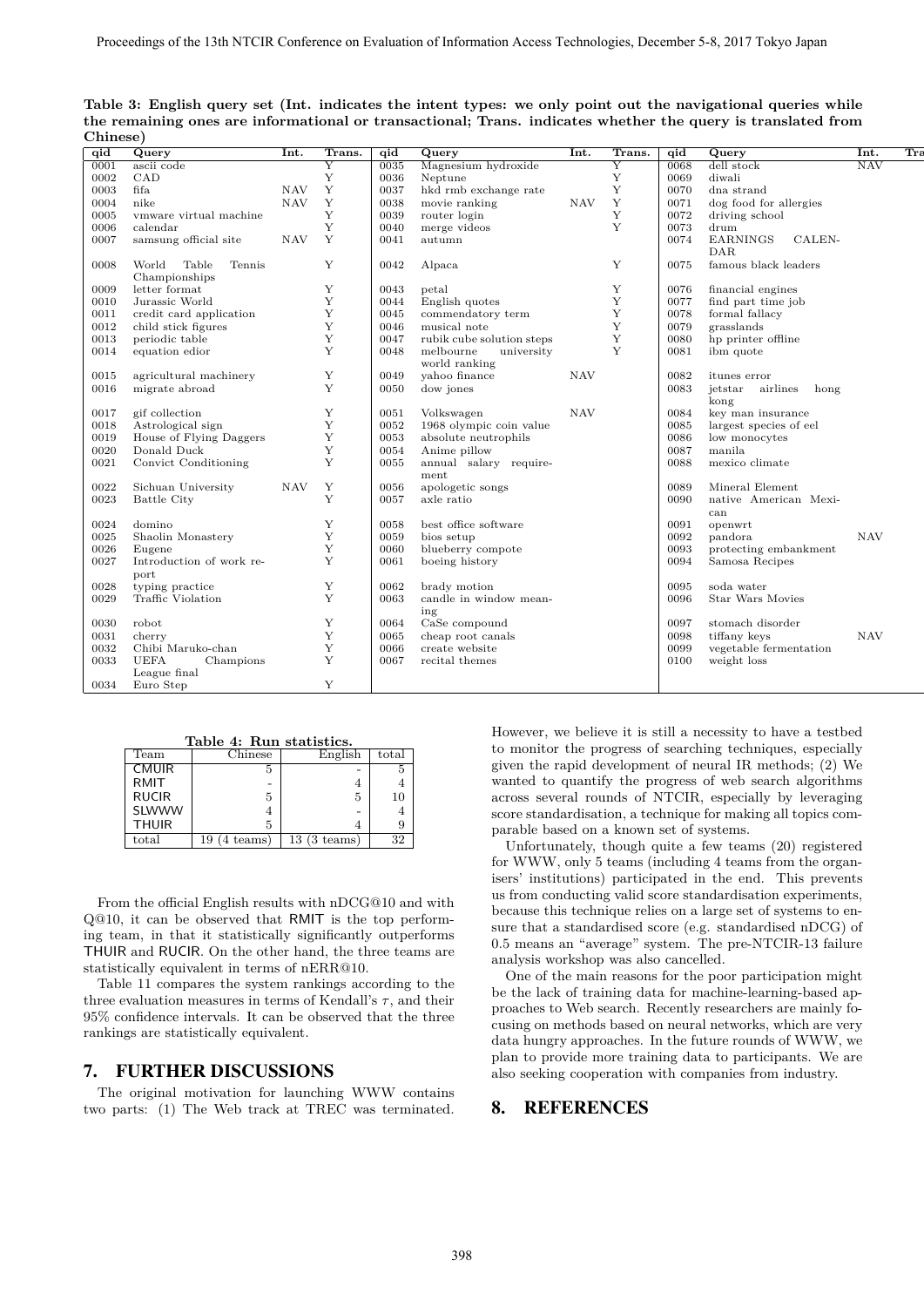**Table 5: Relevance assessment statistics.**

|                      | Chinese | English                                 |
|----------------------|---------|-----------------------------------------|
| $# \text{topics}$    | 100     | 100                                     |
| $\#$ assessors/topic | 3       | 2                                       |
|                      |         | $(3 \text{ for odd-number topic } IDs)$ |
| Pool depth           | 20      | 30                                      |
| Total #docs pooled   | 20,400  | 22,912                                  |
| Total L9-relevant    | 1,405   |                                         |
| Total L8-relevant    | 1,608   |                                         |
| Total L7-relevant    | 1,848   |                                         |
| Total L6-relevant    | 2,052   |                                         |
| Total L5-relevant    | 2,124   |                                         |
| Total L4-relevant    | 2,017   | 1,583                                   |
| Total L3-relevant    | 2,176   | 3,866                                   |
| Total L2-relevant    | 1,822   | 4,329                                   |
| Total L1-relevant    | 2,127   | 4,751                                   |
| Total L <sub>0</sub> | 3,221   | 8,383                                   |

- [1] The clueweb12 dataset the lemur project. http://www.lemurproject.org/clueweb12.php, 2012. Online; Accessed: 2017-02-01.
- [2] C. Luo, Y. Zheng, Y. Liu, X. Wang, J. Xu, M. Zhang, and S. Ma. Sogout-16: A new web corpus to embrace ir research. In *Proceedings of the 40th International ACM SIGIR Conference on Research and Development in Information Retrieval*, SIGIR '17, pages 1233–1236, New York, NY, USA, 2017. ACM.
- [3] T. Sakai. Metrics, statistics, tests. In *PROMISE Winter School 2013: Bridging between Information Retrieval and Databases (LNCS 8173)*, pages 116–163, 2014.
- [4] T. Sakai. Statistical reform in information retrieval? *SIGIR Forum*, 48(1):3–12, 2014.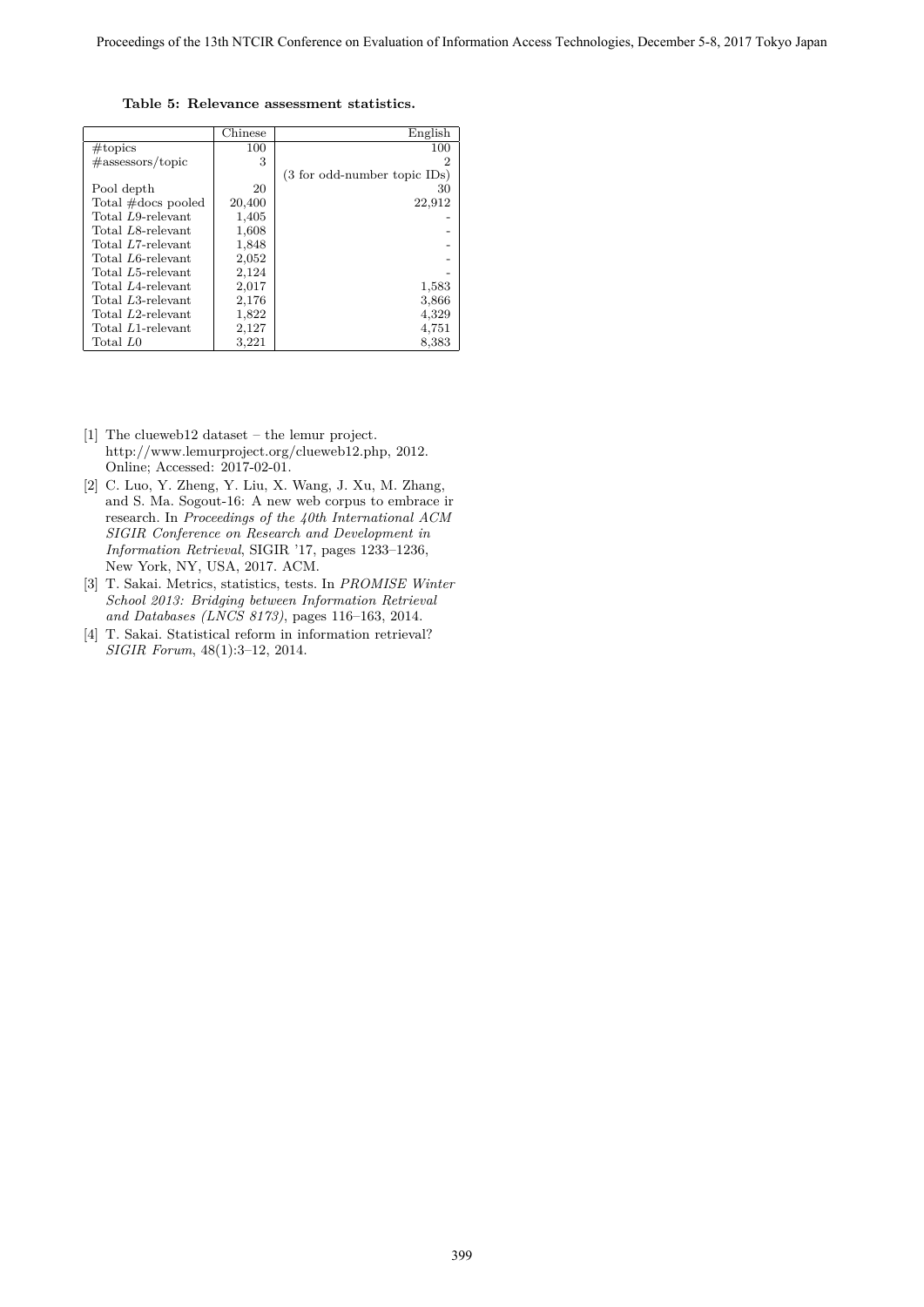| Table 6: Official Chinese results. |                |                   |             |                   |              |  |  |  |
|------------------------------------|----------------|-------------------|-------------|-------------------|--------------|--|--|--|
| Run                                | Mean $nDCG@10$ | Run               | Mean $Q@10$ | Run               | Mean nERR@10 |  |  |  |
| RUCIR-C-NU-Base-1                  | 0.6323         | RUCIR-C-NU-Base-1 | 0.6449      | RUCIR-C-NU-Base-1 | 0.7771       |  |  |  |
| RUCIR-C-NU-Base-2                  | 0.6241         | RUCIR-C-NU-Base-2 | 0.6448      | RUCIR-C-NU-Base-2 | 0.7597       |  |  |  |
| CMUIR-C-NU-Base-1                  | 0.6145         | CMUIR-C-NU-Base-1 | 0.6294      | CMUIR-C-NU-Base-1 | 0.7583       |  |  |  |
| CMUIR-C-NU-Base-3                  | 0.6059         | CMUIR-C-NU-Base-3 | 0.6163      | CMUIR-C-NU-Base-3 | 0.7406       |  |  |  |
| CMUIR-C-NU-Base-5                  | 0.5915         | RUCIR-C-NU-Base-4 | 0.6049      | CMUIR-C-NU-Base-5 | 0.7372       |  |  |  |
| RUCIR-C-NU-Base-4                  | 0.5873         | CMUIR-C-NU-Base-5 | 0.5996      | RUCIR-C-NU-Base-4 | 0.7217       |  |  |  |
| CMUIR-C-NU-Base-2                  | 0.5873         | CMUIR-C-NU-Base-2 | 0.5955      | RUCIR-C-NU-Base-5 | 0.7132       |  |  |  |
| RUCIR-C-NU-Base-5                  | 0.5827         | RUCIR-C-NU-Base-5 | 0.5890      | CMUIR-C-NU-Base-4 | 0.7086       |  |  |  |
| CMUIR-C-NU-Base-4                  | 0.5667         | CMUIR-C-NU-Base-4 | 0.5780      | CMUIR-C-NU-Base-2 | 0.7046       |  |  |  |
| RUCIR-C-NU-Base-3                  | 0.5361         | RUCIR-C-NU-Base-3 | 0.5407      | RUCIR-C-NU-Base-3 | 0.6767       |  |  |  |
| THUIR-C-CU-Base-1                  | 0.4828         | THUIR-C-CU-Base-1 | 0.4942      | THUIR-C-CU-Base-1 | 0.6443       |  |  |  |
| THUIR-C-CU-Base-5                  | 0.4258         | THUIR-C-CU-Base-5 | 0.4335      | THUIR-C-CU-Base-3 | 0.5717       |  |  |  |
| THUIR-C-CU-Base-4                  | 0.4258         | THUIR-C-CU-Base-4 | 0.4335      | THUIR-C-CU-Base-5 | 0.5695       |  |  |  |
| THUIR-C-CU-Base-2                  | 0.4179         | THUIR-C-CU-Base-2 | 0.4235      | THUIR-C-CU-Base-4 | 0.5695       |  |  |  |
| THUIR-C-CU-Base-3                  | 0.4137         | THUIR-C-CU-Base-3 | 0.4144      | THUIR-C-CU-Base-2 | 0.5626       |  |  |  |
| SLWWW-C-NU-Base-2                  | 0.3225         | SLWWW-C-NU-Base-2 | 0.3099      | SLWWW-C-NU-Base-1 | 0.4753       |  |  |  |
| SLWWW-C-NU-Base-1                  | 0.3206         | SLWWW-C-NU-Base-1 | 0.3094      | SLWWW-C-NU-Base-2 | 0.4723       |  |  |  |
| SLWWW-C-NU-Base-4                  | 0.2991         | SLWWW-C-NU-Base-4 | 0.2949      | SLWWW-C-NU-Base-4 | 0.4406       |  |  |  |
| SLWWW-C-NU-Base-3                  | 0.2909         | SLWWW-C-NU-Base-3 | 0.2838      | SLWWW-C-NU-Base-3 | 0.4327       |  |  |  |

**Table 7: Statistical significance with the best Chinese run from each team (Randomised Tukey HSD test,**  $B = 10,000, \alpha = 0.05$ .

| These runs are    | Significantly better than these runs in terms of mean nDCG@10                                               |
|-------------------|-------------------------------------------------------------------------------------------------------------|
| RUCIR-C-NU-Base-1 | THUIR-C-CU-Base-1 ( $p = 0.0001$ , $ES_{HSD} = 0.895$ ), SLWWW-C-NU-Base-2 ( $p = 0$ , $ES_{HSD} = 1.855$ ) |
| CMUIR-C-NU-Base-1 | THUIR-C-CU-Base-1 ( $p = 0.0004$ , $ES_{HSD} = 0.789$ ), SLWWW-C-NU-Base-2 ( $p = 0$ , $ES_{HSD} = 1.748$ ) |
| THUIR-C-CU-Base-1 | SLWWW-C-NU-Base-2 ( $p = 0$ , $ES_{HSD} = 0.960$ )                                                          |
| These runs are    | Significantly better than these runs in terms of mean $Q@10$                                                |
| RUCIR-C-NU-Base-1 | THUIR-C-CU-Base-1 ( $p = 0.0001$ , $ES_{HSD} = 0.849$ ), SLWWW-C-NU-Base-2 ( $p = 0$ , $ES_{HSD} = 1.888$ ) |
| CMUIR-C-NU-Base-1 | THUIR-C-CU-Base-1 ( $p = 0.0005$ , $ES_{HSD} = 0.761$ ), SLWWW-C-NU-Base-2 ( $p = 0$ , $ES_{HSD} = 1.800$ ) |
| THUIR-C-CU-Base-1 | SLWWW-C-NU-Base-2 ( $p = 0$ , $ES_{HSD} = 1.039$ )                                                          |
| These runs are    | Significantly better than these runs in terms of mean nERR@10                                               |
| RUCIR-C-NU-Base-1 | THUIR-C-CU-Base-1 ( $p = 0.0014$ , $ES_{HSD} = 0.615$ ), SLWWW-C-NU-Base-1 ( $p = 0$ , $ES_{HSD} = 1.398$ ) |
| CMUIR-C-NU-Base-1 | THUIR-C-CU-Base-1 ( $p = 0.0112$ , $ES_{HSD} = 0.528$ ), SLWWW-C-NU-Base-1 ( $p = 0$ , $ES_{HSD} = 1.311$ ) |
| THUIR-C-CU-Base-1 | SLWWW-C-NU-Base-1 ( $p = 0$ , $ES_{HSD} = 0.783$ )                                                          |

**Table 8: Kendall's** *τ* **values with 95% CIs (19 Chinese runs).**

|              | Mean Q@10                   | Mean nERR@10                |
|--------------|-----------------------------|-----------------------------|
| Mean nDCG@10 | $\mid$ 0.988 [0.630, 1.047] | $\mid$ 0.930 [0.648, 1.044] |
| Mean Q@10    | $\overline{\phantom{0}}$    | $0.918$ [0.599, 1.078]      |

**Table 9: Official English results.**

| Run                | Mean $nDCG@10$ | Run               | Mean $Q@10$ | Run               | Mean nERR@10 |
|--------------------|----------------|-------------------|-------------|-------------------|--------------|
| $R$ MIT-E-NU-Own-1 | 0.6302         | RMIT-E-NU-Own-1   | 0.6548      | RMIT-E-NU-Own-1   | 0.7463       |
| THUIR-E-PU-Base-3  | 0.5679         | RMIT-E-NU-Own-4   | 0.5657      | RMIT-E-NU-Own-4   | 0.7428       |
| RMIT-E-NU-Own-4    | 0.5626         | RMIT-E-NU-Own-3   | 0.5657      | THUIR-E-PU-Base-3 | 0.7118       |
| RMIT-E-NU-Own-2    | 0.5504         | RMIT-E-NU-Own-2   | 0.5633      | RMIT-E-NU-Own-2   | 0.7055       |
| RMIT-E-NU-Own-3    | 0.5493         | THUIR-E-PU-Base-3 | 0.5570      | RUCIR-E-NU-Base-1 | 0.6988       |
| THUIR-E-PU-Base-2  | 0.5360         | THUIR-E-PU-Base-1 | 0.5369      | RMIT-E-NU-Own-3   | 0.6977       |
| THUIR-E-PU-Base-1  | 0.5323         | THUIR-E-PU-Base-2 | 0.5304      | THUIR-E-PU-Base-1 | 0.6754       |
| RUCIR-E-NU-Base-1  | 0.5254         | RUCIR-E-NU-Base-1 | 0.5135      | THUIR-E-PU-Base-2 | 0.6744       |
| RUCIR-E-NU-Base-3  | 0.4516         | RUCIR-E-NU-Base-3 | 0.4402      | RUCIR-E-NU-Base-3 | 0.5917       |
| RUCIR-E-NU-Base-2  | 0.4207         | RUCIR-E-NU-Base-2 | 0.4050      | RUCIR-E-NU-Base-2 | 0.5795       |
| RUCIR-E-NU-Base-5  | 0.3885         | RUCIR-E-NU-Base-4 | 0.3859      | RUCIR-E-NU-Base-4 | 0.5343       |
| RUCIR-E-NU-Base-4  | 0.3843         | RUCIR-E-NU-Base-5 | 0.3813      | RUCIR-E-NU-Base-5 | 0.5292       |
| THUIR-E-PU-Base-4  | 0.3157         | THUIR-E-PU-Base-4 | 0.3018      | THUIR-E-PU-Base-4 | 0.4648       |